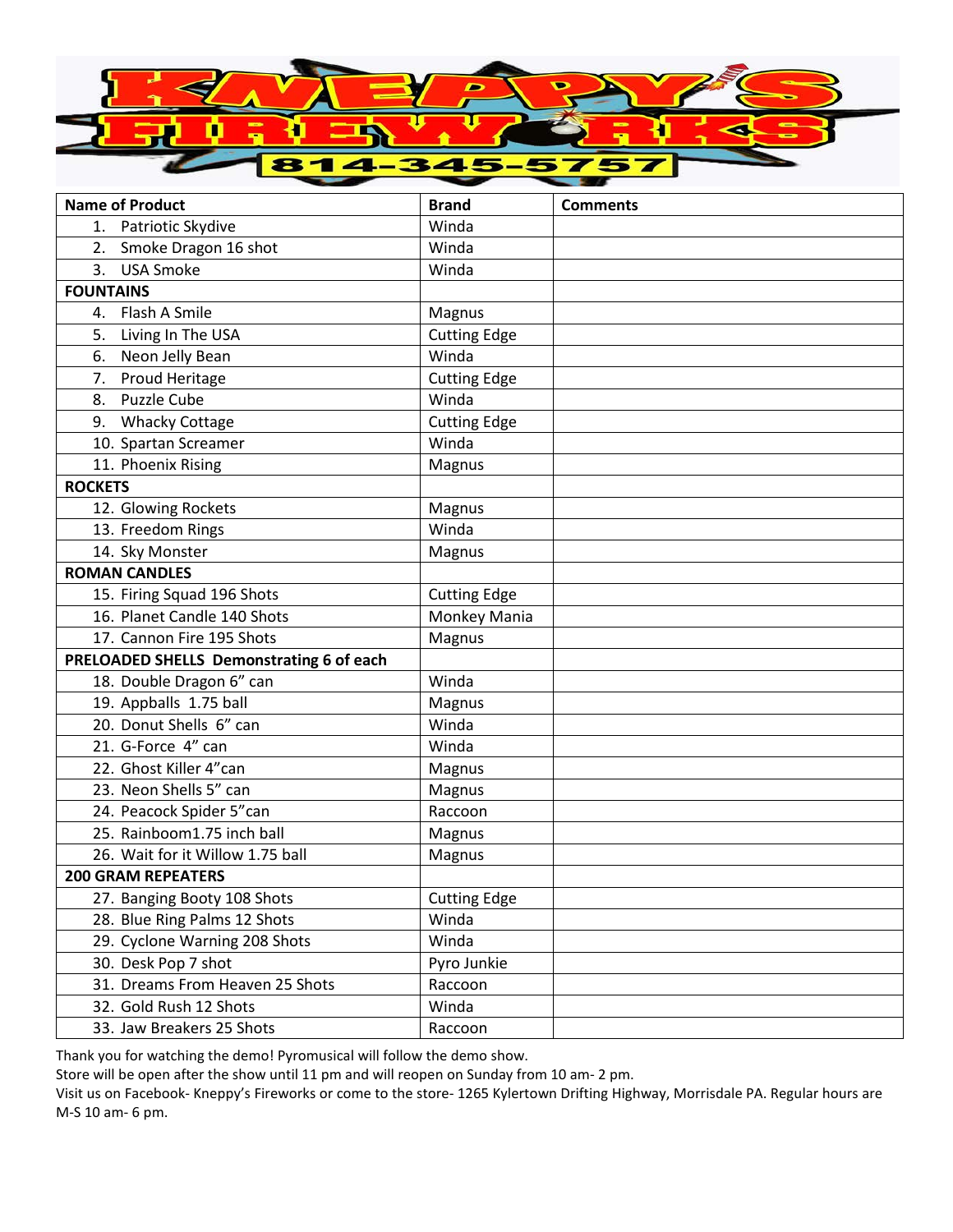

| 34. Monster Bashing 20 shots                  | <b>Cutting Edge</b> |  |
|-----------------------------------------------|---------------------|--|
| 35. Peace Out 25 shot                         | Raccoon             |  |
| 36. Salute To Summer 50 Shots                 | <b>Brightstar</b>   |  |
| 37. Sirens Call 7 Shots                       | Winda               |  |
| 38. Sky Buffett 48 Shots                      | <b>Brightstar</b>   |  |
| 39. Sky Shooter 100 Shots                     | Winda               |  |
| 40. Too Fishy 10 Shots                        | Winda               |  |
| 41. TMI 25 Shots                              | Magnus              |  |
| 42. Whirlwind Romance 2 pk 15 Shots           | Winda               |  |
| 43. Whistling Dixie 20 shots                  | Winda               |  |
| 44. Wizard of Ahhs 19 Shots                   | Winda               |  |
| 45. Whiskey Business 20 Shots                 | Winda               |  |
| 46. Nation Ovation 16 Shots                   | Winda               |  |
| 47. Frankinmine 100 Shots                     | Winda               |  |
| 48. Killer Cake 19 Shots                      | Winda               |  |
| 500 GRAMS                                     |                     |  |
| 49. Crown Kiku 22 shots                       | Winda               |  |
| 50. Earth Movers 12 Shots                     | Magnus              |  |
| 51. Freedom Riders 42 Shots                   | Raccoon             |  |
| 52. Freedom Tower 36 Shots                    | Magnus              |  |
| 53. Hellafasexy 28 shots                      | <b>Bright Star</b>  |  |
| 54. Huge Red White Strobe 100 Shots           | Raccoon             |  |
| 55. If It Is To Loud, You Are To Old 9 Shots  | Magvalue            |  |
| 56. Mega USA RWB 9 Shots                      | Neon                |  |
| 57. Now You See It 7 shot                     | Raccoon             |  |
| 58. OMG I Need This 24 Shots                  | Raccoon             |  |
| 59. Pastel Sunset 36 Shots                    | Raccoon             |  |
| 60. Poker Run 9 Shots                         | Raccoon             |  |
| 61. Rush Hour 100 Shots                       | Winda               |  |
| 62. Sprinkle Donuts 10 Shots                  | Winda               |  |
| 63. Take Me To Your Leader                    | Winda               |  |
| 64. Power Trip (3 cakes) Pixel Island 9 Shots | Magnus              |  |
| 65. Power Trip (3 Cakes) Neon Jungle 9 Shots  | Magnus              |  |
| 66. Power Trip (3 Cakes) Glow City 9 Shots    | Magnus              |  |
| 67. Sunshine State 20 shot                    | Winda               |  |
| 68. Super Stunt 12 shot                       | Winda               |  |
| 69. Titanium Poison 12 Shots                  | Raccoon             |  |
| 70. Vertical Reality 17 Shots                 | <b>Brightstar</b>   |  |
| 71. Viper 25 Shots                            | <b>Cutting Edge</b> |  |

Thank you for watching the demo! Pyromusical will follow the demo show.

Store will be open after the show until 11 pm and will reopen on Sunday from 10 am- 2 pm.

Visit us on Facebook- Kneppy's Fireworks or come to the store- 1265 Kylertown Drifting Highway, Morrisdale PA. Regular hours are M-S 10 am- 6 pm.